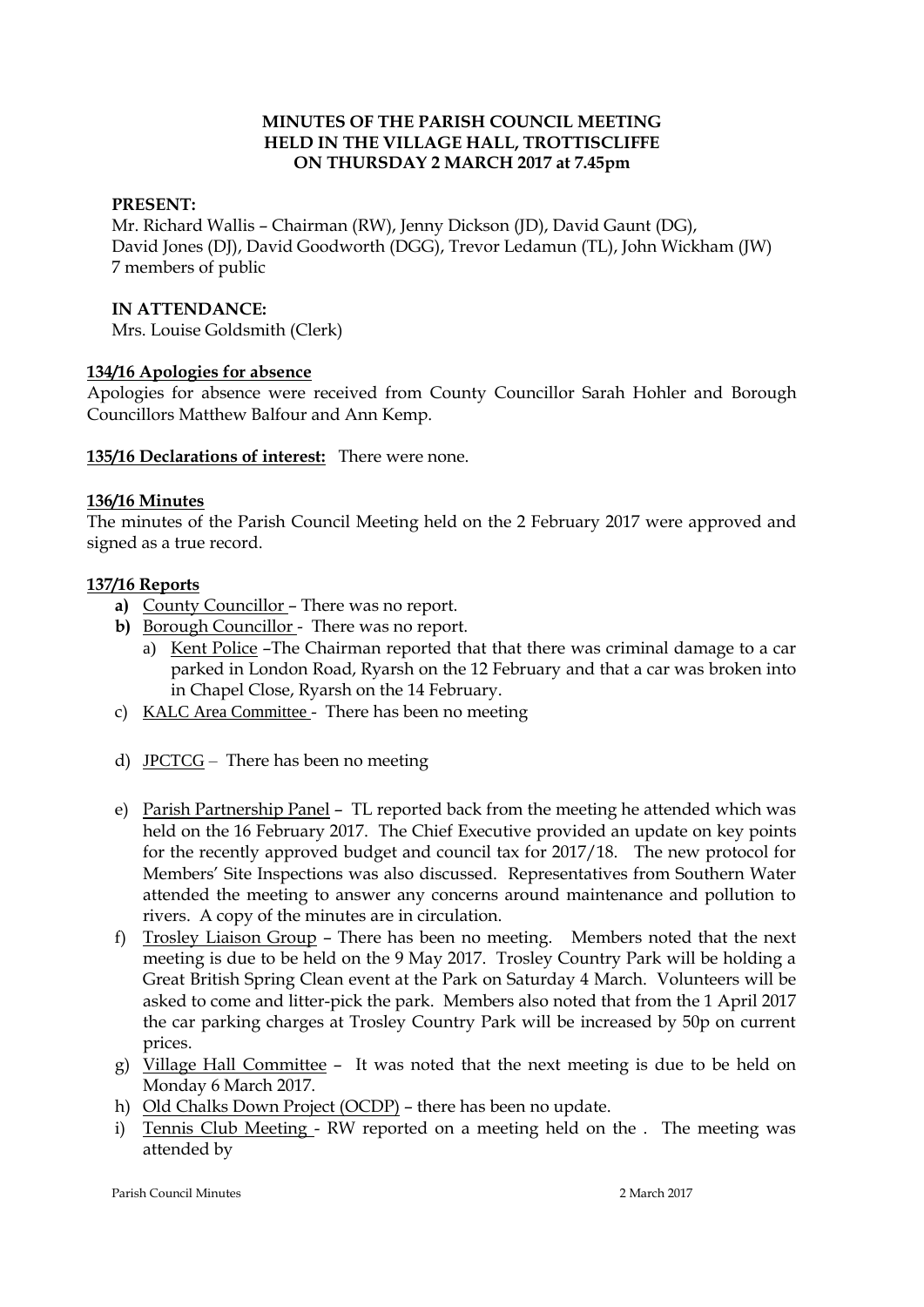### **138/16 Matters arising**

- a) Parish Plan/Emergency Plan RW reported that the group are looking to hold an event on the 6 May 2017 between 5pm and 8pm for both new residents and existing to discuss how people feel about the village. Hopefully this information will provide some ideas on how to enhance a feeling of community and be useful preparation for both the parish plan and emergency plan. The event will be publicised in The Pilgrims, on the village website and posters around the village.
- b) T&MBC Call for Sites/Development of the Local Plan there was no update
- c) Village Website The Clerk and RW will liase with Borough Councillor Ann Kemp about providing a better link between the village website and other organisations.

### **139/16 Finance & Policies**

Statement of payments to be made and income received

### **Balances as at 1 March 2017**

| <b>National Savings Account:</b> | £1,684.70  |
|----------------------------------|------------|
| Nat West TPC TCC Account:        | £23,151.26 |
| Nat West TPC Reserve Account:    | £15,781.95 |
| Nat West TPC Current Account     | £ 478.67   |

#### **Receipts:**

Nat West TPC Current Account:

£138.00 - Contribution to insurance from Trottiscliffe Tennis Cub

Nat West TPC TCC Account:

£889.57 - Reimbursement of electricity bills for 2016/17 from Trottiscliffe Tennis Club £2,500.00 - Contribution to the sinking fund for 2016/17 from Trottiscliffe Tennis Club

### **Cheques for signature TPC Current Account:**

| Supplier<br>Description                      | Cheque | Amount  |
|----------------------------------------------|--------|---------|
|                                              | Number |         |
| Mrs L S Goldsmith<br>(Expenses - Jan)        | 000094 | £ 81.14 |
| (Salary-4 weeks)<br>Mrs L S Goldsmith        |        |         |
| $(02/02/17 - 02/03/17)$                      | 000095 | £159.30 |
| (Clerk's Tax)<br><b>HMRC</b>                 | 000096 | £105.60 |
| Mrs L S Goldsmith<br>(Stationery)            | 000097 | £ 48.33 |
| (Allotments water)<br>South East Water       | 000098 | £ 46.14 |
| (Annual Subscription)<br><b>CPRE</b>         | 000099 | £ 36.00 |
| (Hedge Cutting)<br>Four Seasons Gardens Ltd. | 000100 | £453.60 |
| Total                                        |        | £930.00 |

### **Transfer from TPC Reserve Account to TPC Current Account: £600.00**

### **Cheques for signature TPC TCC Account:** There were none

a) Cheques for signature: The Chairman proposed that the cheques listed above be signed. Agreed.

**140/16 Members of public:** A member of the public spoke in favour of planning proposal TM/16/00990/FL. Other members of the public spoke giving reasons for their objection to a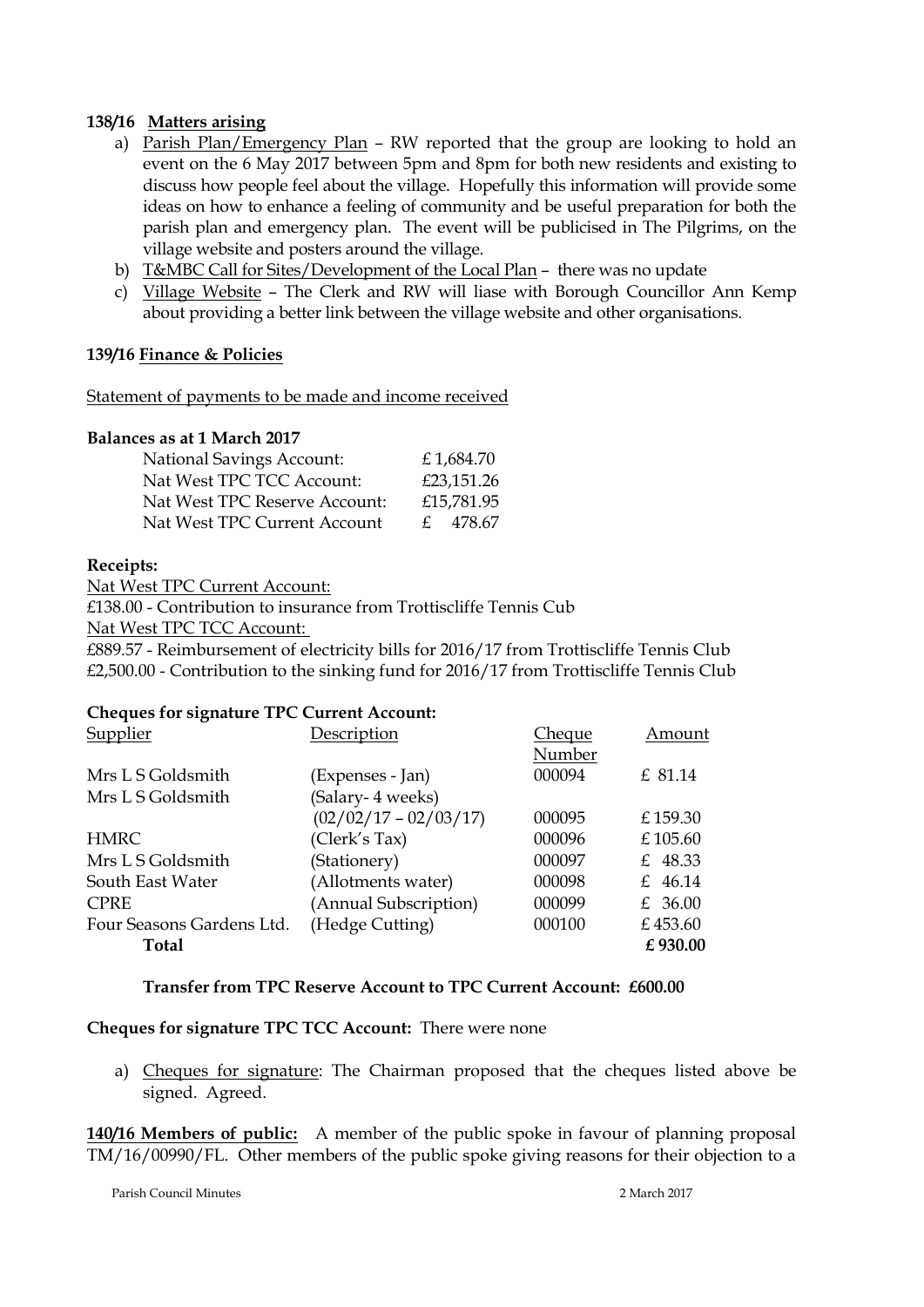proposal for a litter bin in Pinesfield Lane.

# **141/16 Planning**

# a) Applications

1] TM/16/00990/FL - Land adjacent to Downsview, 8 Green Lane

Erect a new dwelling house. Revised plans. *Resolved: No objections. Members would like to recommend that the proposed dwelling is flipped to improve how it sits in the local area. Members have noted that the applicant has made a significant reduction to the scale of the building and feel that the materials to be used and overall appearance are in keeping with neighbouring properties.*

2] TM/17/00218/FL – Prunelle, Church Lane, Trottiscliffe, ME19 5EB

Retrospective application in respect of retention of driveway. *Resolved: To object. Members feel that the driveway is situated dangerously at the junction of two roads, too large and seems to serve no purpose. In addition, Members feel that the materials used are not in keeping with the area and that overall it has an adverse impact on the residential amenity of the area.*

## b) Decisions from T&MBC

1] TM/16/03728/LDE – Murrayfield, Taylors Lane, Trottiscliffe, ME19 5ES Lawful Development Certificate: Use of land and buildings as an agricultural contractors yard with ancillary workshop use. *Certified 8.52pm 1 member of public left the meeting*

## c) Other planning matters

1] Whitaker Cottage – unauthorised use as separate dwelling. Enforcement are carrying out further investigations to establish whether a retrospective application is necessary.

2] 16/00391/WORKH – Malabar, School Lane, Trottiscliffe – regarding alleged unauthorised work not in accordance with TM/16/01234/FL. Enforcement are investigating.

# **142/16 Highways, Footways and Footpaths**

1] Request for a litter bin in Pinesfield Lane – The Clerk had forwarded all the correspondence received from the consultation on a proposal for a litter bin in Pinesfield Lane to all Members. Members noted that there were 7 letters of objection and 1 letter completely in favour which was from the proposer. RW explained that the Dog Warden in Gravesham had been previously consulted. The Clerk explained some residents had contacted T&MBC for their thoughts on the proposed bin. RW explained that the Parish Council were only at the public consultation stage and that nothing has been agreed with T&MBC. JD stated her disappointment with the attitude of some of the residents when the Parish Council were simply consulting on a proposal. The Clerk has received a Freedom of Information request for the identity of the proposed. Legal advice will be sought on this. Members discussed all of the feedback received and *resolved* to dismiss the proposal for a litter bin in Pinesfield Lane. The situation will be monitored and residents across the village will all be encouraged to keep their own roads and areas clear of litter.

*9.04pm 6 members of public left the meeting*

2] Reported Faults

i) The Clerk has reported that water off the fields on Addington Lane just outside the village continue to flood the road in wet weather making the road conditions treacherous.

ii) Speedwatch – the Clerk will be meeting with the Kent Police Speedwatch co-ordinator to see if a scheme would be feasible in the village.

iii) Taylors Lane – pothole to be reported

iv) Taylors Lane – regular collection of surface water on road has been reported.

# **143/16] Open Spaces, Recreation Ground and Allotments**

Parish Council Minutes 2 March 2017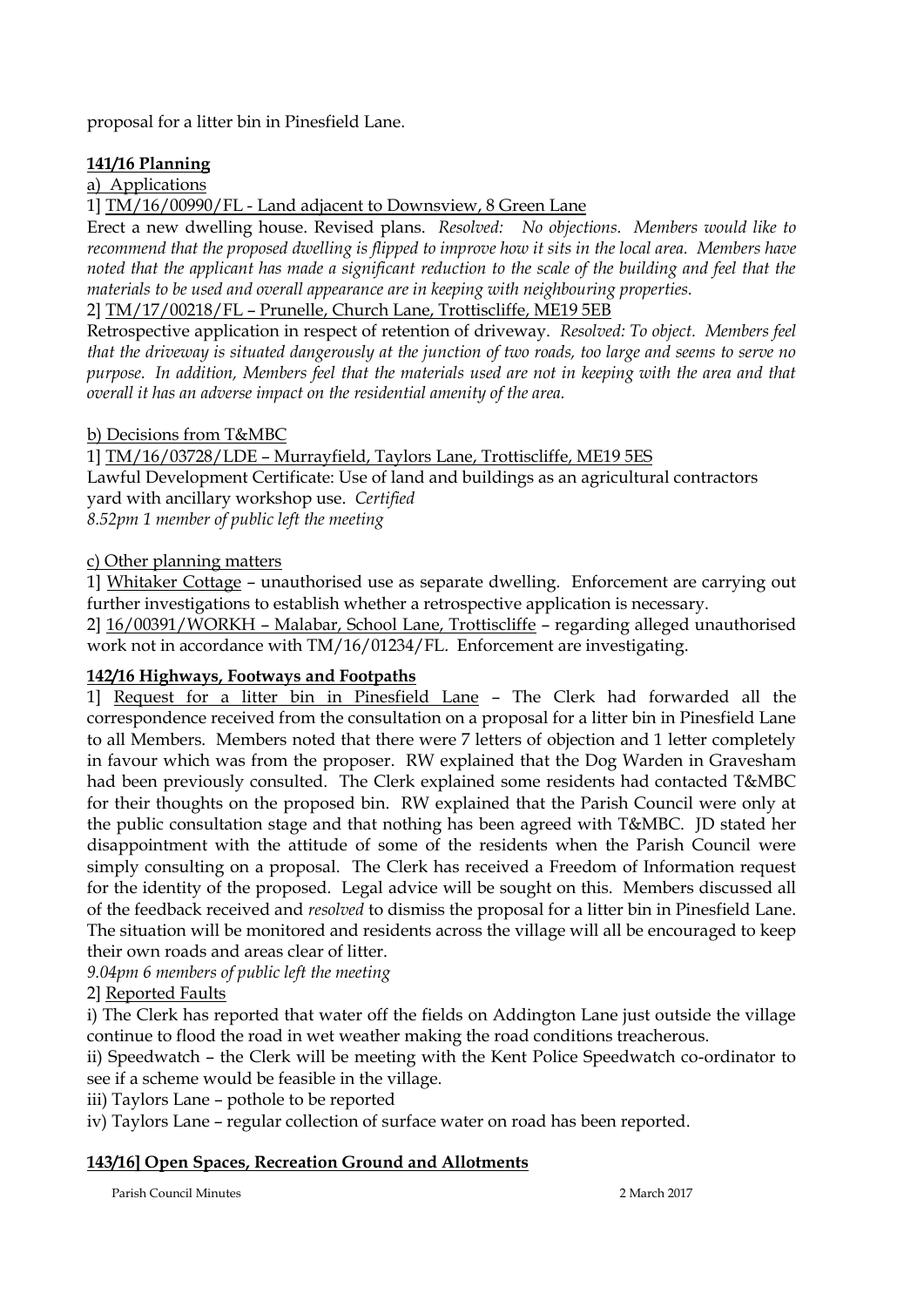1] Remedial work to the playground – The playground gate still needs to be repaired.

2] Allotment – no update on the request for a new water tap. DG will start the process of collecting the rents due for 2017/18.

3] Fence between the village hall and west car park – DGG is in the process of getting a quote.

# **143/16] Correspondence**

- a) For Information
- 1] Area 2 Planning Committee 12 April 2017
- 2] Joint Transportation Board 13 March 2017
- 3] Parish Partnership Panel 15 June 2017
- 4] Standards Committee 14 June 2017
- 5] KALC Area Committee Meeting 11 May 2017

# b) On Circulation

The following correspondence had been circulated:-

- 1] Parish Partnership Panel Agenda for meeting held on 16 February 2017
- 2] Area 2 Planning Committee Agenda for meeting held on 1 March 2017
- 3] The Parish News February 2017
- 4] JPCTCG Minutes of meeting held on 23 January 2017
- 5] T&MBC update on Special Expenses and Churchyards
- 6] Clerk & Councils Direct March 2017
- 7] Parish Partnership Panel Minutes of meeting held on 16 February 2017
- 8] Tonbridge & Malling Community Safety Partnership Newsletter March/April 2017
- 9] NALC Section 137 Expenditure: Limit for 2017/18
- c) Requiring Attention

1] New online Council Tax billing – Members noted the new T&MBC online billing service for Council Tax.

2] Members site inspections – Members noted that in future no members of the public will be able to attend Members site inspections. One representative from the Parish Council will be able to attend. Members noted the procedures for site inspections.

3] Consultation for Public Space Protection Order in Tonbridge & Malling – the consultation was discussed. Members support the proposals within the consultation and the Clerk was asked to respond on behalf of the Parish Council

4] How to Keep it Local Guide - noted.

# **144/16 Any Other Business**

1] MP Thomas Tugendhat has invited local residents to a session due to be held on the 24 March 2017 at 7.30pm in Leybourne Village Hall where representatives from BT and other service providers will be present to discuss any problems with broadband speeds.

2] The Clerk will send out the invitations for the Annual Parish Meeting.

3] Query is the sign outside The George Inn on the heritage list?

4] Request for the Parish Council to donate £200.00 to the proposed community event – agenda item for the next meeting.